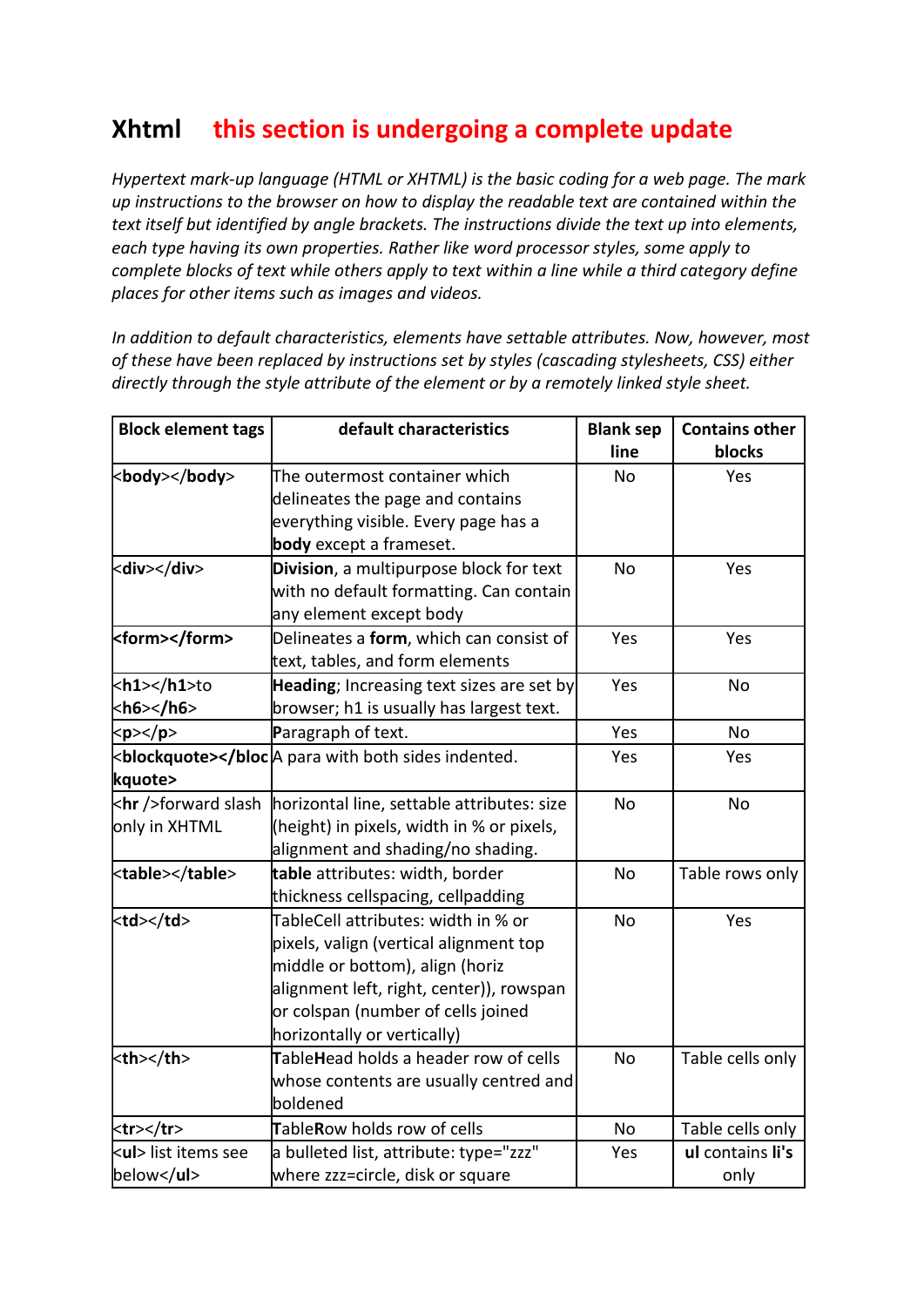| <ol type="n">list</ol>           | a numbered list where type can be 1, a,                                                                                         | Yes | ol contains li's              |
|----------------------------------|---------------------------------------------------------------------------------------------------------------------------------|-----|-------------------------------|
| litems see                       | A or I                                                                                                                          |     | only                          |
| $below <$ /ol>                   |                                                                                                                                 |     |                               |
| <li>list item</li>               | Must be within ol, ul or li. Left<br>indented. A number or bullet, is set by<br>the enclosing ul or ol, outside the<br>lindent. | No  | Yes                           |
| <dl>see below</dl>               | a definition list - contains alternate<br>term (dt) blocks and definition (dt)<br>blocks                                        | Yes | dl's contain dt's<br>and dd's |
| <dt>word</dt> <<br>dd>definition | dd blocks are indented but dt blocks<br>lare not.                                                                               | No  | dd's yes                      |

**Inline elements** move with the text as it reflows when browser window width is changed.

| Inline element tags              | <b>Comments and common attributes</b>                                      |
|----------------------------------|----------------------------------------------------------------------------|
| <a></a>                          | hypertext link: takes attribute href="file.htm#anchor" and                 |
|                                  | accesses a new web page(file.htm) or location within a page                |
|                                  | (#anchor) if included                                                      |
|                                  | attribute <i>target="hierarchy"</i> specifies the frame or window the      |
|                                  | new page should appear                                                     |
| ka >                             | anchor: the attribute <i>name="anchor"</i> defines a named point in        |
|                                  | document (anchor) for links to point to                                    |
| <br>br/>                         | line break: attribute <i>clear="all"</i> is used to prevent text riding up |
|                                  | around a floating image                                                    |
|                                  | single forward slash only required in XHTML                                |
| kb> (sometimes                   | emboldens text                                                             |
| <strong>)</strong>               |                                                                            |
| ki> (sometimes <em>) Italic</em> |                                                                            |
| <span></span>                    | delineates a general purpose in-line selection of text                     |
| <sub></sub>                      | <b>SUB</b> script.                                                         |
| <sup></sup>                      | <b>SUPerscript.</b>                                                        |
| comment                          | browser ignores anything inside                                            |

**'Replaced' elements** reserve an area on a page in which another file (such as an image) is displayed. Note that images are displayed on the page but are not embedded in it - they must always be provided separately and the location must be specified in the tag using the 'src' attribute and relative addressing.

| <b>Replaced element tags</b>  | <b>Comments and common attributes</b>                                                                                                                                                                                       |
|-------------------------------|-----------------------------------------------------------------------------------------------------------------------------------------------------------------------------------------------------------------------------|
| $\langle \text{img}/ \rangle$ | attributes: src="image.gif" width="200" height="120"<br>border="0" hspace="5" align="right" alt="descn for text-only<br>browsers", use title for tool tip<br>An image place-holder where src points to the image file using |
|                               |                                                                                                                                                                                                                             |
|                               |                                                                                                                                                                                                                             |
|                               |                                                                                                                                                                                                                             |
|                               | relative addressing.                                                                                                                                                                                                        |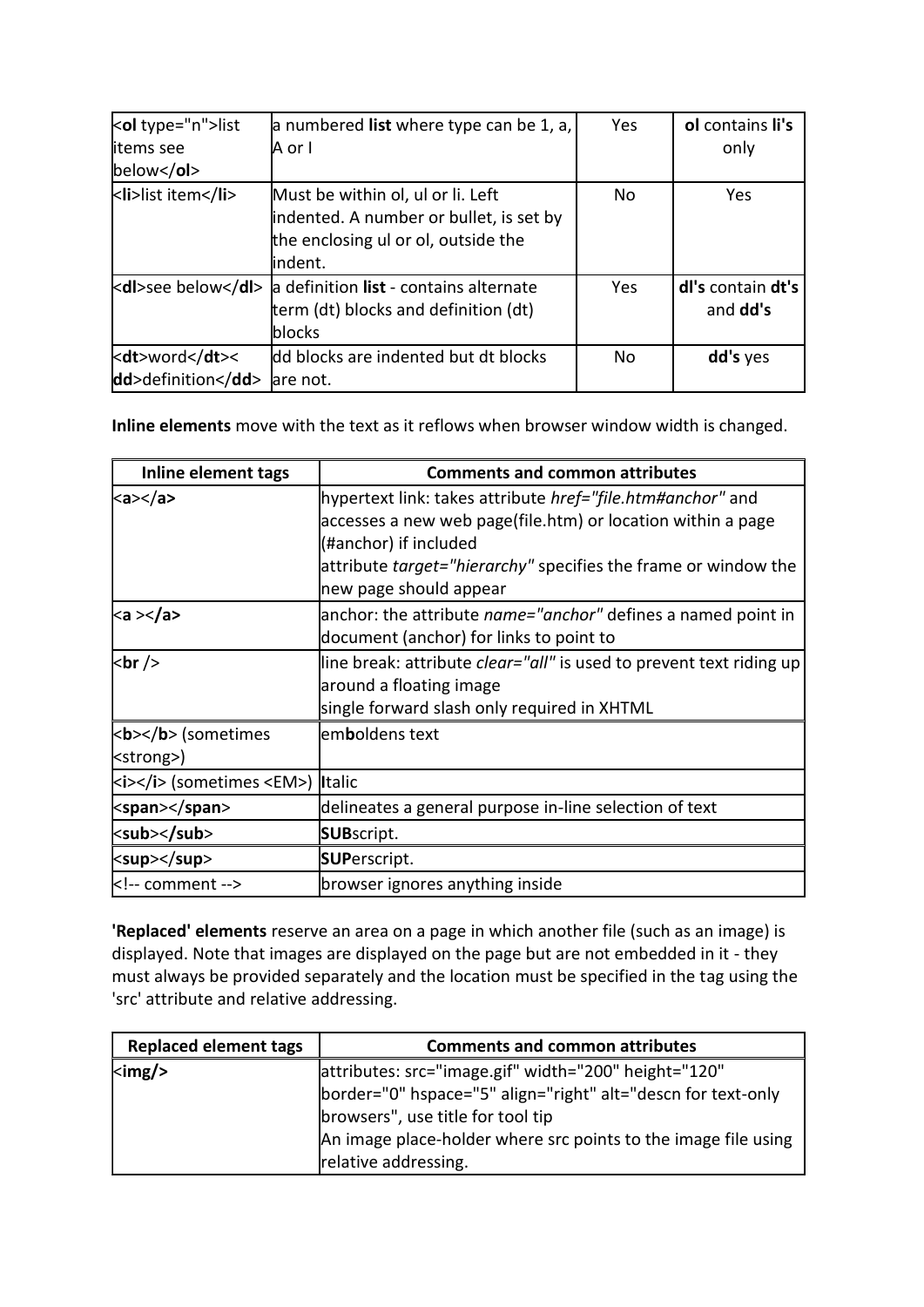| <input <br="" type="see below"/> value etc />                                             | A box or button for user input                                                                                                         |
|-------------------------------------------------------------------------------------------|----------------------------------------------------------------------------------------------------------------------------------------|
| <object> </object>                                                                        | embeds active x, java applet or other object, attributes<br>according to type but including height and width                           |
| <select><option>first<br/>option<br/><br/> koption&gt;second<br/>option</option></select> | dropdown list for form. See inputs list below                                                                                          |
| <textarea></textarea>                                                                     | attributes: name="xx" cols="n" rows="n" wrap="virtual"<br>A multiline text box for inputting data to a form. See inputs list<br>lbelow |

The **form input elements** are defined by their *type* attribute:

| Input elements      | Tag with attributes                                                                                 | notes  |
|---------------------|-----------------------------------------------------------------------------------------------------|--------|
| <b>Text field</b>   | <input ,="" maxlength="n" name="xx" size="n" type="text"/>                                          | 1,11   |
| Radio button        | <input name="xx" type="radio"/>                                                                     |        |
| Check box           | <input name="xx" type="checkbox" value="ticked"/>                                                   | 3,12   |
| <b>Reset button</b> | <input name="xx" type="reset"/>                                                                     | 4,9    |
| Submit button       | <input name="xx" type="submit"/>                                                                    | 5,9    |
| Ordinary button     | <input name="xx" type="button" value="anything"/>                                                   | 8,9,10 |
| Drop down list      | <select name="xx" size="2"><option<br>value="optionvalue"&gt;list description </option<br></select> | 6,11   |
| <b>Text Area</b>    | <textarea cols="n" name="xx" rows="n" wrap="**"></textarea>                                         | 7,11   |

- 1. Maxlength refers to field length size to max characters visible
- 2. To force a single choice give each radio element in the group the same name, add 'checked' attribute against the one you want as default selection if you want one.
- 3. Usually for multiple choice, add 'checked' against any default choices
- 4. Resets input values to default
- 5. Initiates action defined in form action
- 6. Place <option value=optionvalue>list description for each value in list and size=n for number of values visible, usually 1. If used, optionvalue is what goes into the name/value pair, whereas the visitor sees the list description.
- 7. Wrap options are off, physical to send as separate lines or virtual to send as one.
- 8. Use ordinary buttons to initiate JavaScript
- 9. To colour buttons, add a style attribute with color and background-color properties to the button opening tag.
- 10. The value of the button appears on the front of the button.
- 11. Add a style attribute with color and background-color properties to colour the text boxes.
- 12. Any value can be used here but ticked is readily understood.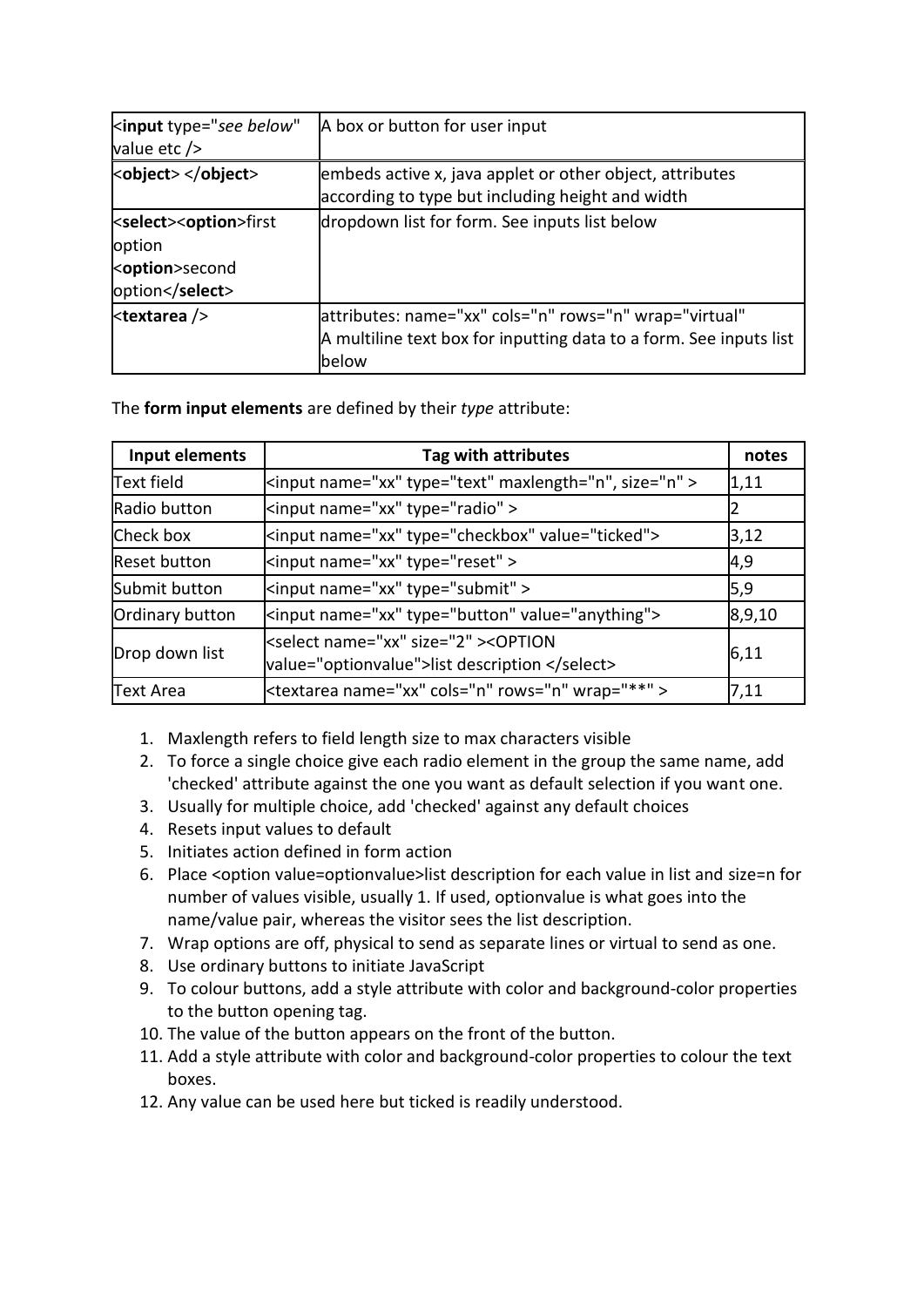**Frame elements** are for use when multiple pages are displayed in one window; this is less popular nowadays.

| <b>Frame elements</b>      | <b>Comments and common attributes</b>                                                                                                                                                                        |
|----------------------------|--------------------------------------------------------------------------------------------------------------------------------------------------------------------------------------------------------------|
| $<$ frame $/$              | attributes: src="any.html" name="panename" marginwidth="2"<br>marginheight="2" scrolling="0"<br>sets frame name, scrolling requirement and starting file, nests inside<br>llframeset                         |
| <frameset><br/></frameset> | "attributes: cols="50%,50%" rows="*,80" border="0" framespacing="0<br>"frameborder="0<br>defines the size and arrangement of a set of frames and type of<br>borders. 0 for no or 1 for yes Spacing in pixels |
| knoframes>mes <sub>2</sub> | the text inside this element is displayed when the browser does not<br>display frames                                                                                                                        |

The page begins with a doc type definition which defines the standards which should be used by the browser in interpreting the code. Then there is a head section giving information about the document that is not dispayed in the window. The body element holds the visible content.

## **Elements within the HEAD of the page:**

| Tag                                                                                                  | <b>Function</b>                                                                                              |  |  |
|------------------------------------------------------------------------------------------------------|--------------------------------------------------------------------------------------------------------------|--|--|
| <head></head>                                                                                        | lidentifies the invisible head section                                                                       |  |  |
| <title></title>                                                                                      | identifies the browser frame title, often<br>used by browsers to identify favourites                         |  |  |
| <link <br="" rel="stylesheet" type="text/CSS"/>   href="URL" />                                      | links document to a style sheet, where URL<br>is name & address of style sheet                               |  |  |
| <style type="text/CSS"></style>                                                                      | encloses and identifies styles applicable to<br>the page itself. Protection by comment tag<br> recommended   |  |  |
| <script language="JavaScript"></script>                                                              | encloses and identifies a script which runs<br>when the page opens. Protection by<br>comment tag recommended |  |  |
| <meta content="key1,&lt;br&gt;  key2,etc." name="keywords"/>                                         | provides a search list for search engines                                                                    |  |  |
| <meta <br="" name="description"/>   content="description of site" />                                 | provides a brief description for search<br>engines                                                           |  |  |
| kmeta HTTP-EQUIV="Refresh" content="5," <br>$ URL"$ />                                               | replaces page by another in the stated<br>number of seconds                                                  |  |  |
| <meta content="date   provides an expiry date for page&lt;br&gt;  &amp; time" http-equiv="Expires"/> |                                                                                                              |  |  |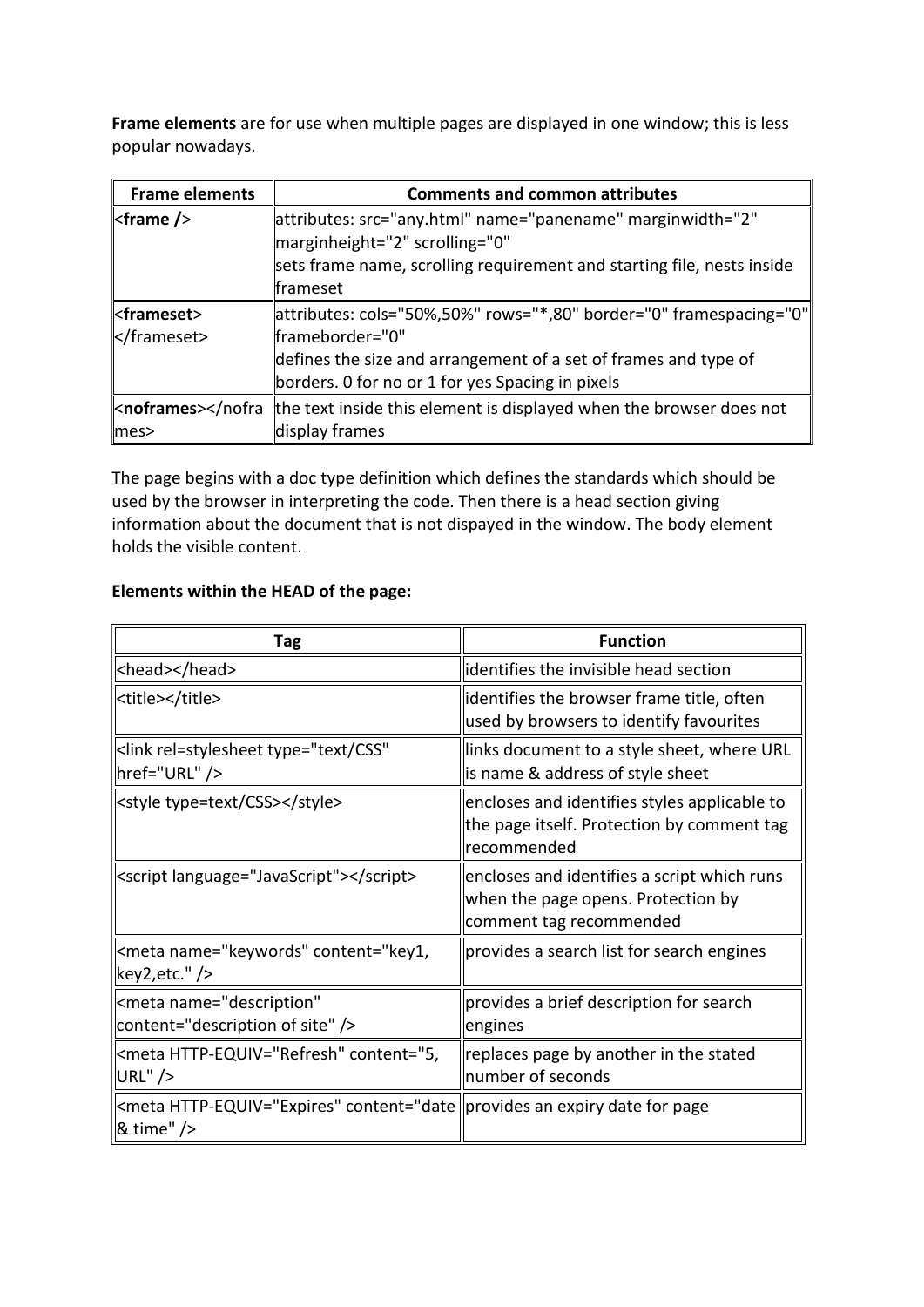## **Special Character entities**

Be aware that not all characters work in all environments

| special characters                   | numerical | named   | disp           |
|--------------------------------------|-----------|---------|----------------|
| left single quote                    |           | &Isquo  | ł              |
| right single quote                   |           | '       |                |
| single low-9 quote                   |           | '       |                |
| left double quote                    |           | &Idquo  | $\overline{a}$ |
| right double quote                   |           | "       | "              |
| double low-9 quote                   |           | "       | "              |
| dagger                               |           | †       | t              |
| double dagger                        |           | ‡       | ŧ              |
| single left-pointing angle<br>quote  |           | &Isaquo | ‹              |
| single right-pointing angle<br>quote |           | ›       | >              |
| spade suit                           |           | ♠       | ♠              |
| club suit                            |           | ♣       | Ф              |
| heart suit                           |           | ♥       | v              |
| diamond suit                         |           | ♦       | ٠              |
| overline, = spacing<br>overscore     |           | ‾       |                |
| leftward arrow                       |           | ←       | $\leftarrow$   |
| upward arrow                         |           | ↑       | 个              |
| rightward arrow                      |           | →       | →              |
| downward arrow                       |           | ↓       | ↓              |
| trademark sign                       | ™         | ™       | TM             |
| exclamation mark                     | !         |         | ļ              |
| double quotation mark                | "         | "       | П              |
| number sign                          | #         |         | #              |
| dollar sign                          | \$        |         | \$             |
| percent sign                         | %         |         | ℅              |
| ampersand                            | &         | &       | &              |
| apostrophe                           | '         |         | ı.             |
| left parenthesis                     | (         |         |                |
| right parenthesis                    | )         |         |                |
| asterisk                             | *         |         | *              |
| plus sign                            | +         |         | $\ddot{}$      |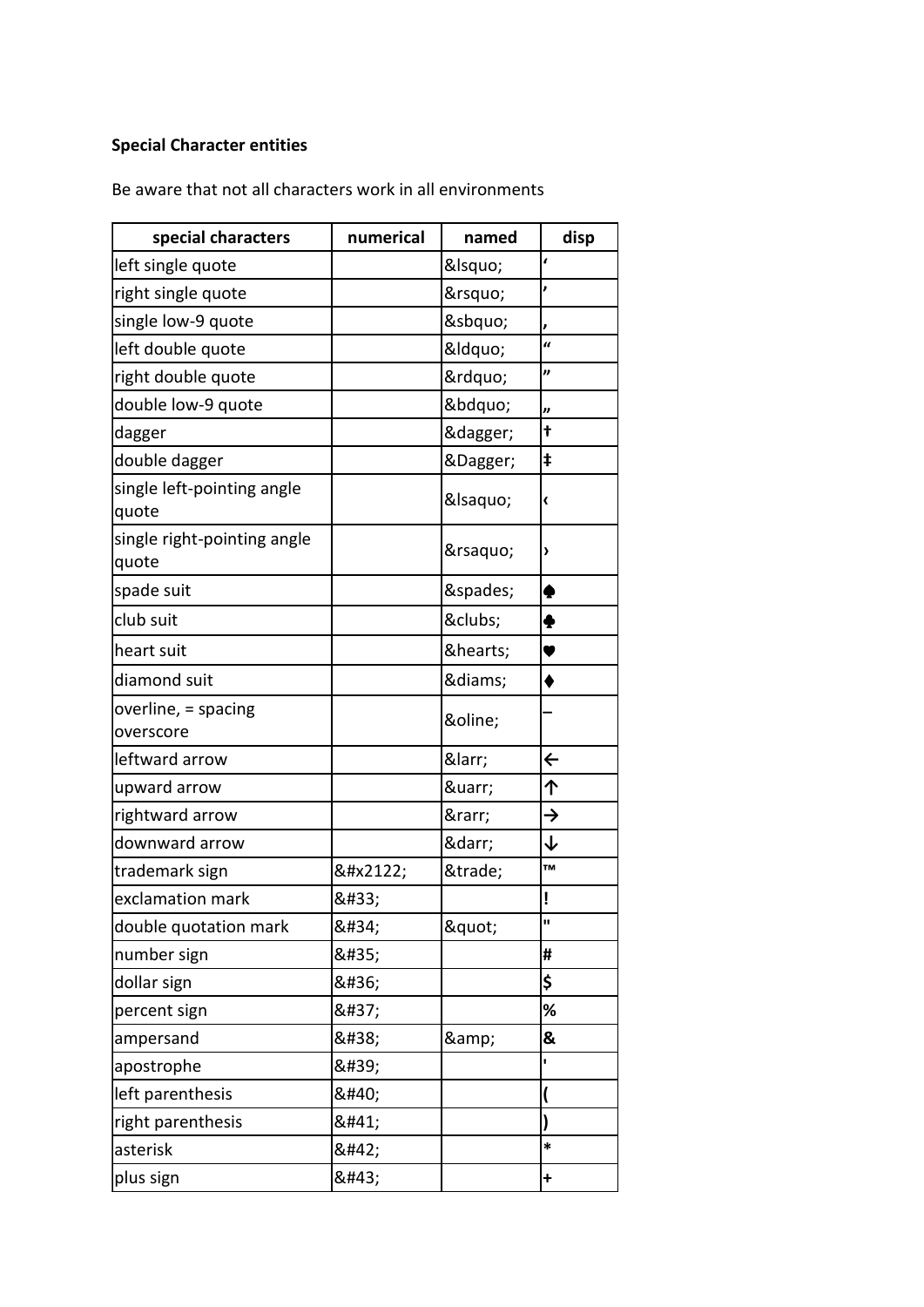| multiplication sign       | × | ×               | ×                     |
|---------------------------|---|-----------------|-----------------------|
| semicolon                 | ; |                 | ;                     |
| less-than sign            | < | <               | $\prec$               |
| greater-than sign         | > | >               | $\geq$                |
| question mark             | ? |                 | ?                     |
| at sign                   | @ |                 | @                     |
| left square bracket       | [ |                 | [                     |
| backslash                 | \ |                 |                       |
| right square bracket      | ] |                 |                       |
| caret                     | ^ |                 | $\lambda$             |
| underscore                | _ |                 |                       |
| grave accent              | ` |                 |                       |
| left curly brace          | { |                 | {                     |
| vertical bar              |   |                 |                       |
| right curly brace         | } |                 |                       |
| tilde                     | ~ |                 | $\ddot{ }$            |
| ellipses                  | … | …               |                       |
| en dash                   | – | –               |                       |
| em dash                   | — | —               |                       |
| nonbreaking space         |   |                 |                       |
| inverted exclamation      | ¡ | ¡               | i                     |
| cent sign                 | ¢ | ¢               | ¢                     |
| pound sterling            | £ | £               | £                     |
| yen sign                  | ¥ | ¥               | ¥                     |
| broken vertical bar       | ¦ | ¦ or<br>&brkbar | Ţ<br>ı                |
| section sign              | § | §               | ş                     |
| umlaut                    | ¨ | ¨ or<br>¨       |                       |
| lowercase a, umlaut       | ä | ä               | ä                     |
| uppercase A, umlaut       | Ä | Ä               | Ä                     |
| lowercase o, umlaut       | ö | ö               | ö                     |
| uppercase O, umlaut       | Ö | Ö               | Ö                     |
| lowercase u, umlaut       | ü | ü               | ü                     |
| uppercase U, umlaut       | Ü | Ü               | Ü                     |
| lowercase sharp s, German | ß | ß               | ß                     |
| copyright                 | © | ©               | O                     |
| left angle quote          | « | «               | $\boldsymbol{\kappa}$ |
| not sign                  | ¬ | ¬               | -                     |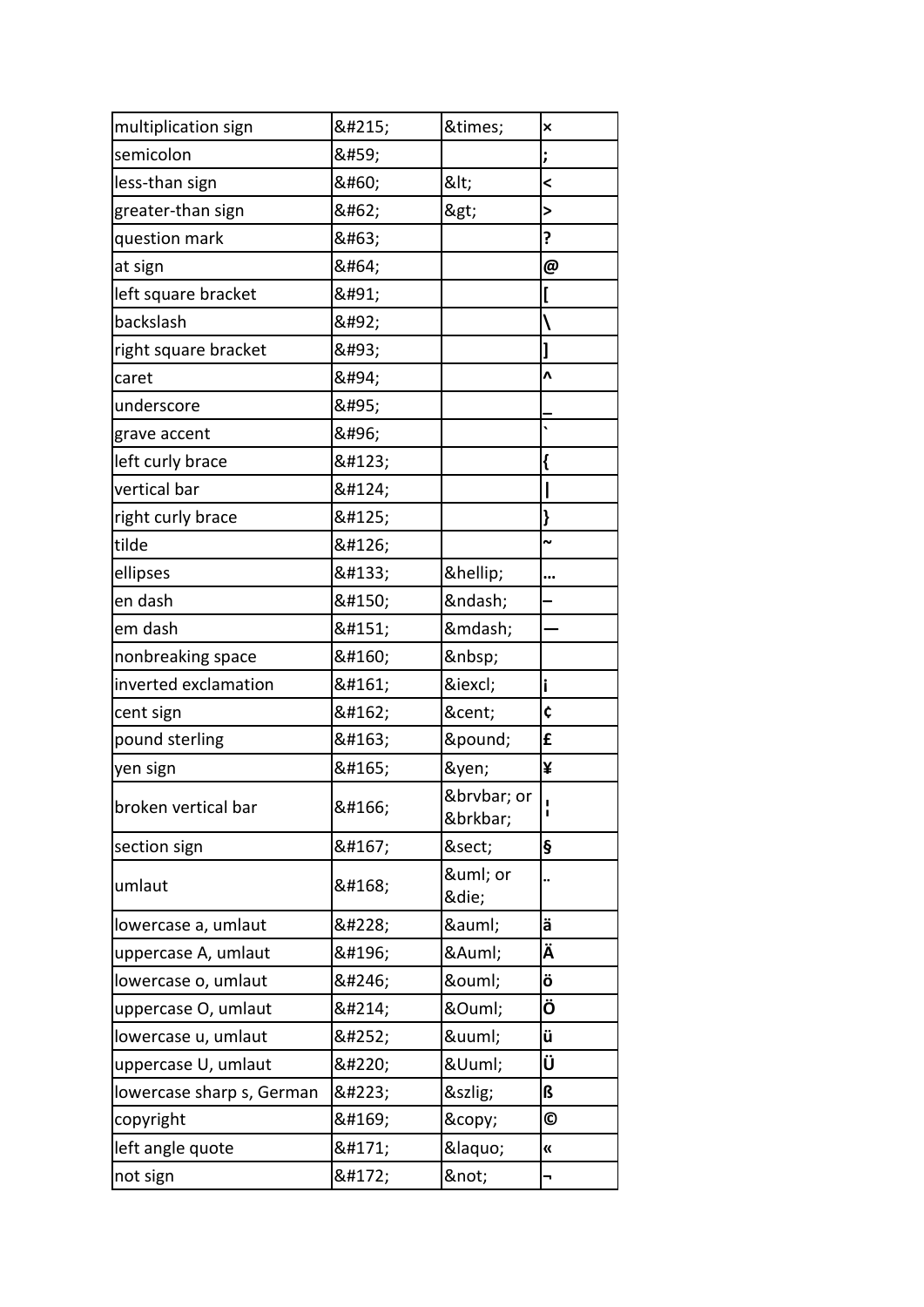| registered trademark              | ®         | ®              | $^{\circ}$              |
|-----------------------------------|-----------|----------------|-------------------------|
| macron accent                     | ¯         | ¯ or<br>&hibar |                         |
| degree sign                       | °         | °              | o                       |
| special characters                | numerical | named          | disp                    |
|                                   |           |                |                         |
| plus or minus                     | ±         | ±              | Ŧ                       |
| superscript two                   | ²         | ²              | 2                       |
| superscript three                 | ³         | ³              | 3                       |
| acute accent                      | ´         | ´              | ,                       |
| micro sign                        | µ         | µ              | μ                       |
| paragraph sign                    | ¶         | ¶              | $\P$                    |
| middle dot                        | ·         | ·              |                         |
| cedilla                           | ¸         | ¸              |                         |
| superscript one                   | ¹         | ¹              | 1                       |
| masculine ordinal                 | º         | º              | $\overline{\mathbf{Q}}$ |
| right angle quote                 | »         | »              | »                       |
| one-fourth                        | ¼         | ¼              | $\frac{1}{4}$           |
| one-half                          | ½         | ½              | $\frac{1}{2}$           |
| three-quarters                    | ¾         | ¾              | ¾                       |
| inverted question mark            | ¿         | ¿              | خ                       |
| uppercase A, grave accent         | À         | À              | À                       |
| uppercase A, acute accent         | Á         | Á              | Á                       |
| uppercase A, circumflex<br>accent | Â         | Â              | Â                       |
| uppercase A, tilde                | Ã         | Ã              | Ã                       |
| uppercase A, ring                 | Å         | Å              | Å                       |
| uppercase AE                      | Æ         | Æ              | Æ                       |
| uppercase C, cedilla              | Ç         | Ç              | Ç                       |
| uppercase E, grave accent         | È         | È              | È                       |
| uppercase E, acute accent         | É         | É              | É                       |
| uppercase E, circumflex<br>accent | Ê         | Ê              | Ê                       |
| uppercase I, circumflex<br>accent | Î         | Î              | Î                       |
| uppercase O, grave accent         | Ò         | Ò              | Ò                       |
| uppercase O, acute accent         | Ó         | Ó              | Ó                       |
| uppercase O, circumflex<br>accent | Ô         | Ô              | Ô                       |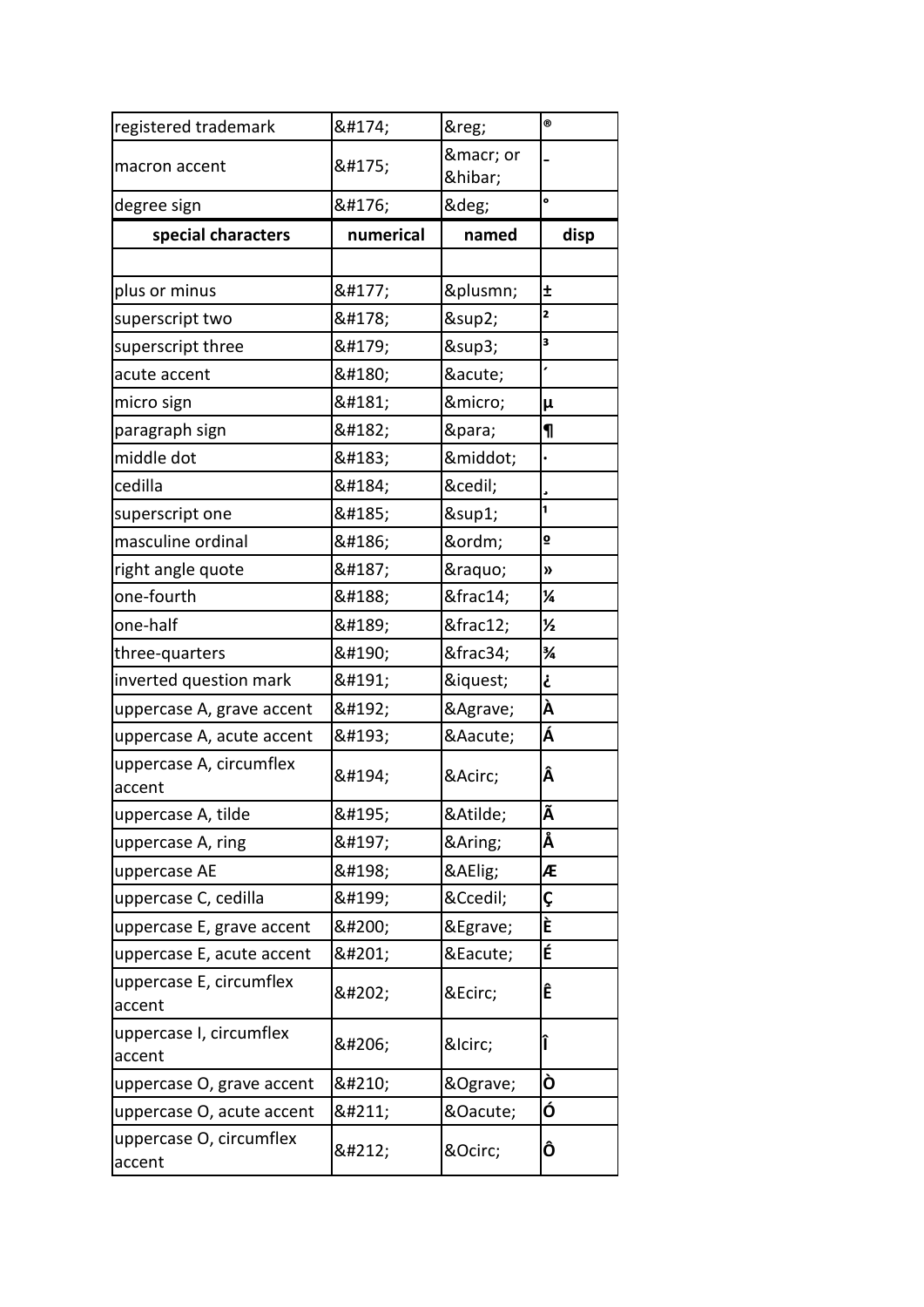| uppercase O, tilde                | Õ | Õ | Õ |
|-----------------------------------|---|---|---|
| uppercase O, umlaut               | Ö | Ö | Ö |
| uppercase O, slash                | Ø | Ø | Ø |
| uppercase U, grave accent         | Ù | Ù | Ù |
| uppercase U, acute accent         | Ú | Ú | Ú |
| uppercase U, circumflex<br>accent | Û | Û | Û |
| uppercase Y, acute accent         | Ý | Ý | Ý |
| lowercase a, grave accent         | à | à | à |
| lowercase a, acute accent         | á | á | á |
| lowercase a, circumflex<br>accent | â | â | â |
| lowercase a, tilde                | ã | ã | ã |
| lowercase a, ring                 | å | å | å |
| lowercase ae                      | æ | æ | æ |
| lowercase c, cedilla              | ç | ç | Ç |
| lowercase e, grave accent         | è | è | è |
| lowercase e, acute accent         | é | é | é |
| lowercase e, circumflex<br>accent | ê | ê | ê |
| lowercase e, umlaut               | ë | ë | ë |
| lowercase i, grave accent         | ì | ì | ì |
| lowercase i, acute accent         | í | í | í |
| lowercase i, circumflex<br>accent | î | î | î |
| lowercase i, umlaut               | ï | ï |   |
| lowercase eth, Icelandic          | ð | ð | ð |
| lowercase n, tilde                | ñ | ñ | ñ |
| lowercase o, grave accent         | ò | ò | ò |
| lowercase o, acute accent         | ó | ó | ó |
| lowercase o, circumflex<br>accent | ô | ô | ô |
| lowercase o, tilde                | õ | õ | õ |
| division sign                     | ÷ | ÷ | ÷ |
| lowercase o, slash                | ø | ø | Ø |
| lowercase u, grave accent         | ù | ù | ù |
| lowercase u, acute accent         | ú | ú | ú |
| lowercase u, circumflex<br>accent | û | û | û |